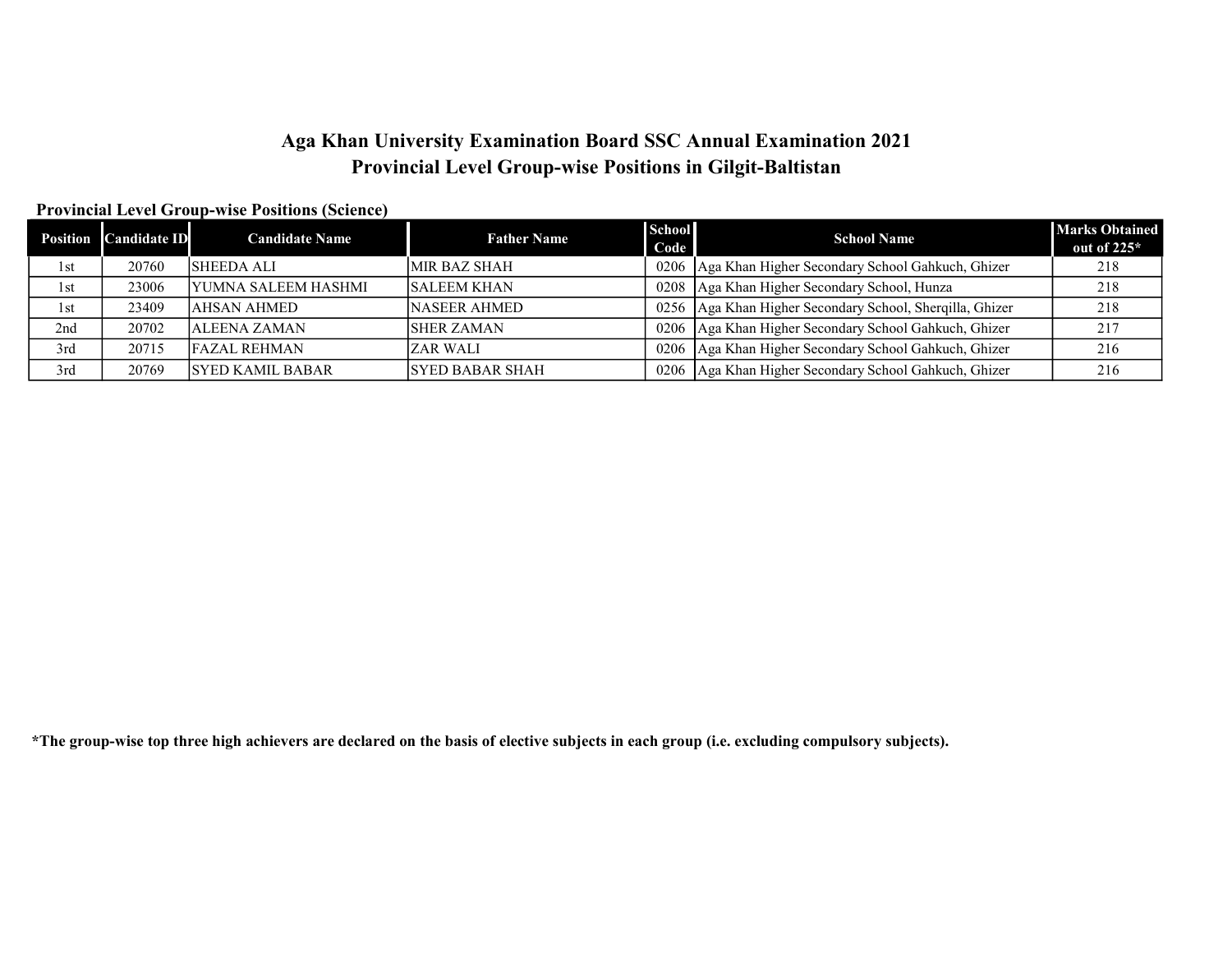### Aga Khan University Examination Board SSC Annual Examination 2021 Provincial Level Group-wise Positions in Khyber Pakhtunkhwa

out of 225\*

### Position Candidate ID Candidate Name Father Name School Code School School Name Marks Obtained<br>
School Name Marks Obtained<br>
out of 225\* 1st 20045 AKBAR AZIZ AZIZ KHAN 0386 Aga Khan High School, Booni 217 1st 20534 HAYAT YOUNUS QADIR KHAN 0257 Aga Khan Higher Secondary School, Chitral 217 2nd 23088 NOSHIBA FIRDOUS FIRDOUS SHAH 0258 The Aga Khan Higher Secondary School Kuragh, Chitral 216 2nd 23099 ZUBIDA SHARIF SECONDA SHARIF SECONDARY SCHOOL SHARIF PANAH 216 3rd 20513 AFAQ ALI GHULAM QADIR 9257 Aga Khan Higher Secondary School, Chitral 213 3rd 20537 IRFAN ALI ABBAS KHAN 0257 Aga Khan Higher Secondary School, Chitral 213 3rd 23071 JAVARIA MURAD SHAH MURAD SHAH MURAD 0258 The Aga Khan Higher Secondary School Kuragh, Chitral 213 3rd 23078 MEHROSH AZAM MIR AZAM KHAN 0258 The Aga Khan Higher Secondary School Kuragh, Chitral 213

#### Provincial Level Group-wise Positions (Science)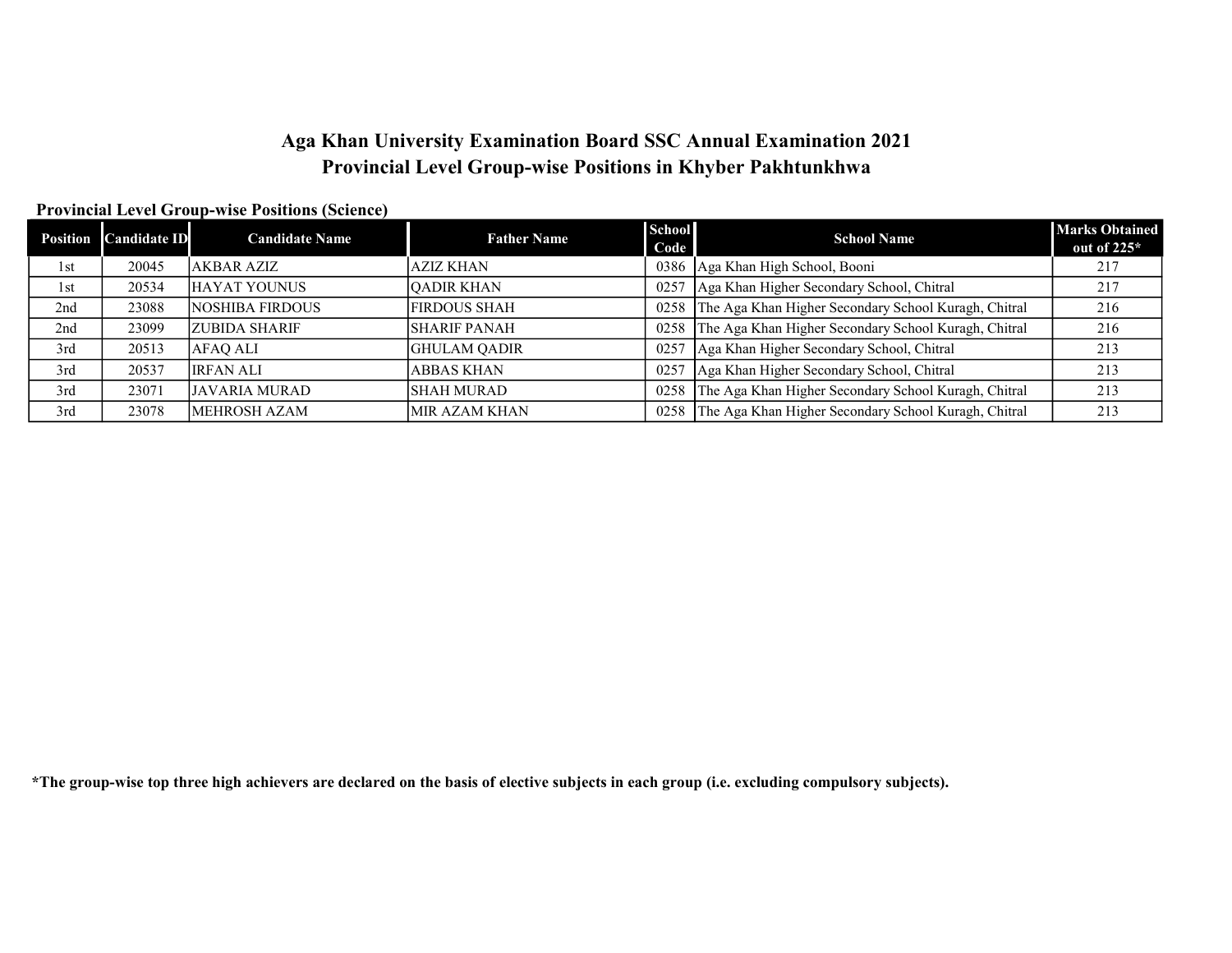# Aga Khan University Examination Board SSC Annual Examination 2021 Provincial Level Group-wise Positions in Punjab

#### Provincial Level Group-wise Positions (Science)

| <b>Position</b> | <b>Candidate ID</b> | <b>Candidate Name</b>            | <b>Father Name</b>            | <b>School</b><br>Code | <b>School Name</b>                                   | <b>Marks Obtained</b><br>out of $225*$ |
|-----------------|---------------------|----------------------------------|-------------------------------|-----------------------|------------------------------------------------------|----------------------------------------|
| 1st             | 20413               | <b>AMTUL HAFEEZ MAHEEN TARIQ</b> | <b>TARIQ AHMAD KHAN DAHRI</b> | 0326                  | Nusrat Jehan Academy Girls High School, Chenab Nagar | 220                                    |
| 1st             | 20417               | <b>ANAYA AHMAD</b>               | AMAR RIZWAN                   | 0326                  | Nusrat Jehan Academy Girls High School, Chenab Nagar | 220                                    |
| 1st             | 20420               | <b>EMAN TARIO</b>                | <b>TARIQ AHMAD KHAN</b>       | 0326                  | Nusrat Jehan Academy Girls High School, Chenab Nagar | 220                                    |
| 2nd             | 20096               | ABDUL AALA                       | ABDUL HAO                     | 0324                  | Nusrat Jehan Academy Boys School, Chenab Nagar       | 219                                    |
| 2nd             | 20275               | <b>MUDASAR AHMAD</b>             | MUBASHAR MAHMOOD ASHRAF       | 0325                  | Nasir Higher Secondary School, Chenab Nagar          | 219                                    |
| 3rd             | 20415               | AMTUL KARIM KHWAJA               | KHWAJA SAADAT AHMAD           | 0326                  | Nusrat Jehan Academy Girls High School, Chenab Nagar | 218                                    |
| 3rd             | 20424               | FARIHA MASOOD CHEEMA             | MUBARAK MASOOD CHEEMA         | 0326                  | Nusrat Jehan Academy Girls High School, Chenab Nagar | 218                                    |
| 3rd             | 20450               | RIMSHA MAHMOOD                   | ARSHAD MAHMOOD                | 0326                  | Nusrat Jehan Academy Girls High School, Chenab Nagar | 218                                    |